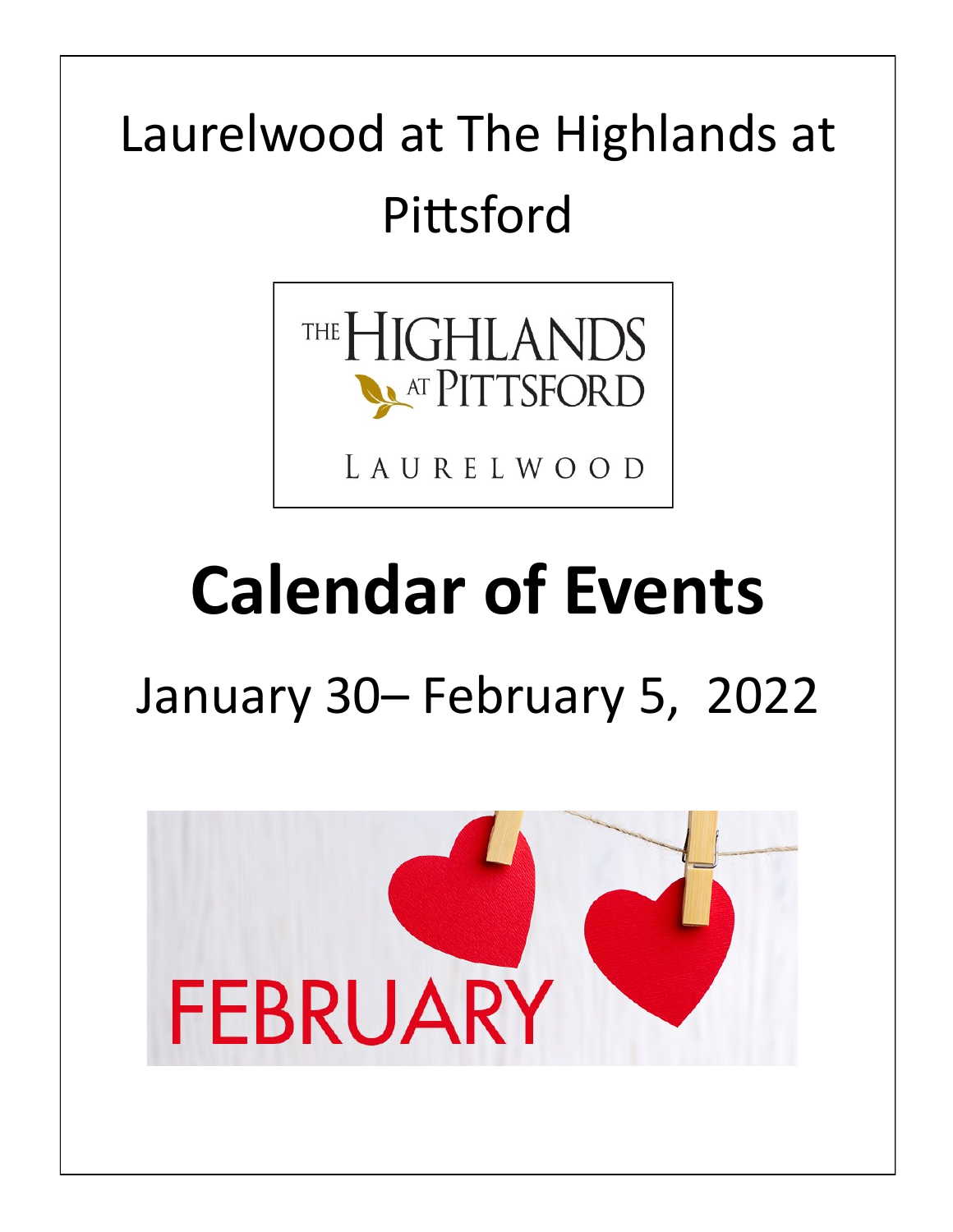#### **Sunday 1/30**

10:30am - Catholic Communion Service with volunteers from

St. Louis Church (Highlands' Community Center)



- 11:00am Asbury First United Methodist Church live stream service (Gallery)
- 1:00pm Football Sunday! Come watch the games with your friends, and have some treats (Gallery)
- 1:30pm Live Concert with Catherine Oldfield, Harpist (Gallery)
- 3:00pm Game: Pictionary (Gallery)
- 4:00pm Join your friends in the Gallery for conversation before dinner
- 6:30pm Football Championship Game! Join your friends and watch who makes it into the Superbowl!! (Gallery)

#### **Monday 1/31**

- 9:00am How's your day going? Greeting (Dining Room & Library Area)
- 10:00am Fitness: Exercise Video (Activities Room)
- 10:45am Depart for Lunch at Steve's Diner (Outing) To register call Crystal 641-6345
- 1:45pm Game: Name that Tune (Gallery)
- 3:00pm Word Game: Jumbles (Gallery)
- 6:30pm Movie: The Kings Speech (Drama) starring Colin Firth (Gallery)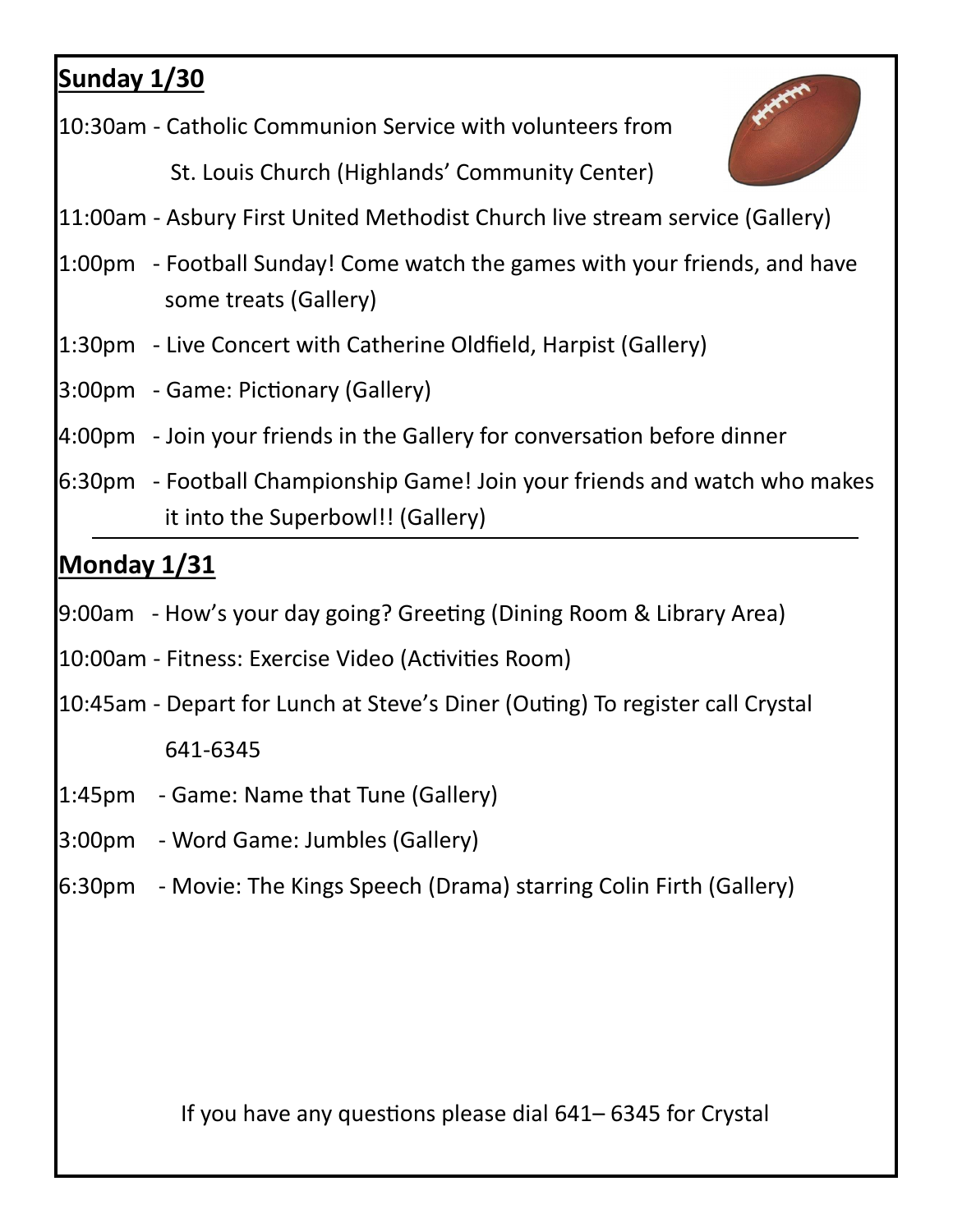#### **Tuesday 2/01**

- 9:00am How's your day going? Greeting (Dining Room & Library Area)
- 10:00am Fitness: Stretch and Tone Exercise Video (Gallery)
- 11:00am Discussion: This Day in History (Gallery)
- 1:15pm Bible Study with Chaplain Steve Petrovich (Gallery)
- 2:30pm Baking: Red Velvet Brownies (Gallery)
- 3:45pm Game: Memory Match (Gallery)
- 7:30pm Watch Jeopardy with your friends! (Gallery)

#### **Wednesday 2/02 Ground Hog Day**

- 9:00am How's your day going? Greeting (Dining Room & Library Area)
- 10:30am Fitness: Class with Carol (Gallery)
- 11:30am Morning Connection: Ground Hog Day (Gallery)
- 1:30pm Slide Show: The Most extravagant Valentine's Day Gifts (Gallery)
- 2:30pm Nail Painting (Gallery)
- 3:30pm Cocktail Hour! Come join your friends and enjoy a refreshing drink (Hearth Room)
- 6:30pm Game: Bingo (Gallery)

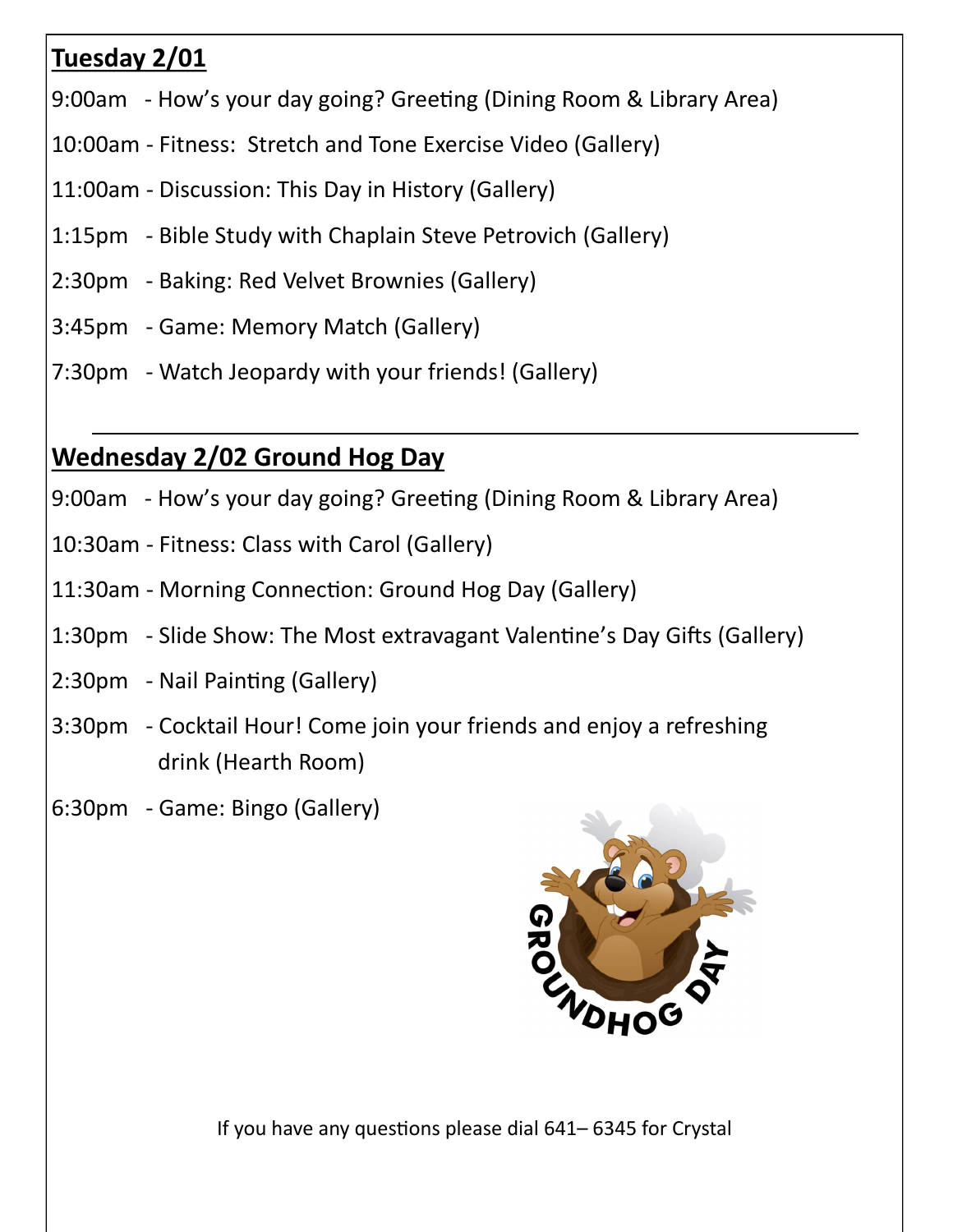#### **Thursday 2/03**

- 9:00am How's your day going? Greeting (Dining Room & Library Area)
- 10:00am Fitness: Walking Group (Meet at the elevator)
- 11:00am Morning Connection: February Gazette (Hearth Room)
- 12:00pm Sing a-long with Steve Petrovich (Dining Room)
- 1:30pm Tasting Club: Chocolate and Wine Tasting (Gallery)
- 3:00pm Card Game: Black Jack (Gallery)
- 6:30pm Game: Scrabble (Gallery)



#### **Friday 2/04**

- 8:30am How's your day going? Greeting (Dining Room & Library Area)
- 10:30am Fitness: Class with Carol (Activities Room)
- 11:30am Art: Adult Coloring (Gallery)
- 1:00pm Catholic Mass with volunteers from St. Louis Church (Highlands' Community Center)
- 1:15pm Bible Study with Chaplain Steve Petrovich (Gallery)
- 2:30pm Live Entertainment with Mike Kornrich, guitar and vocals (Gallery)
- 3:45pm Game: Junk Drawer Detective (Gallery)
- 6:30pm Movie: 9 to 5 (Comedy) starring Jane Fonda (Gallery)